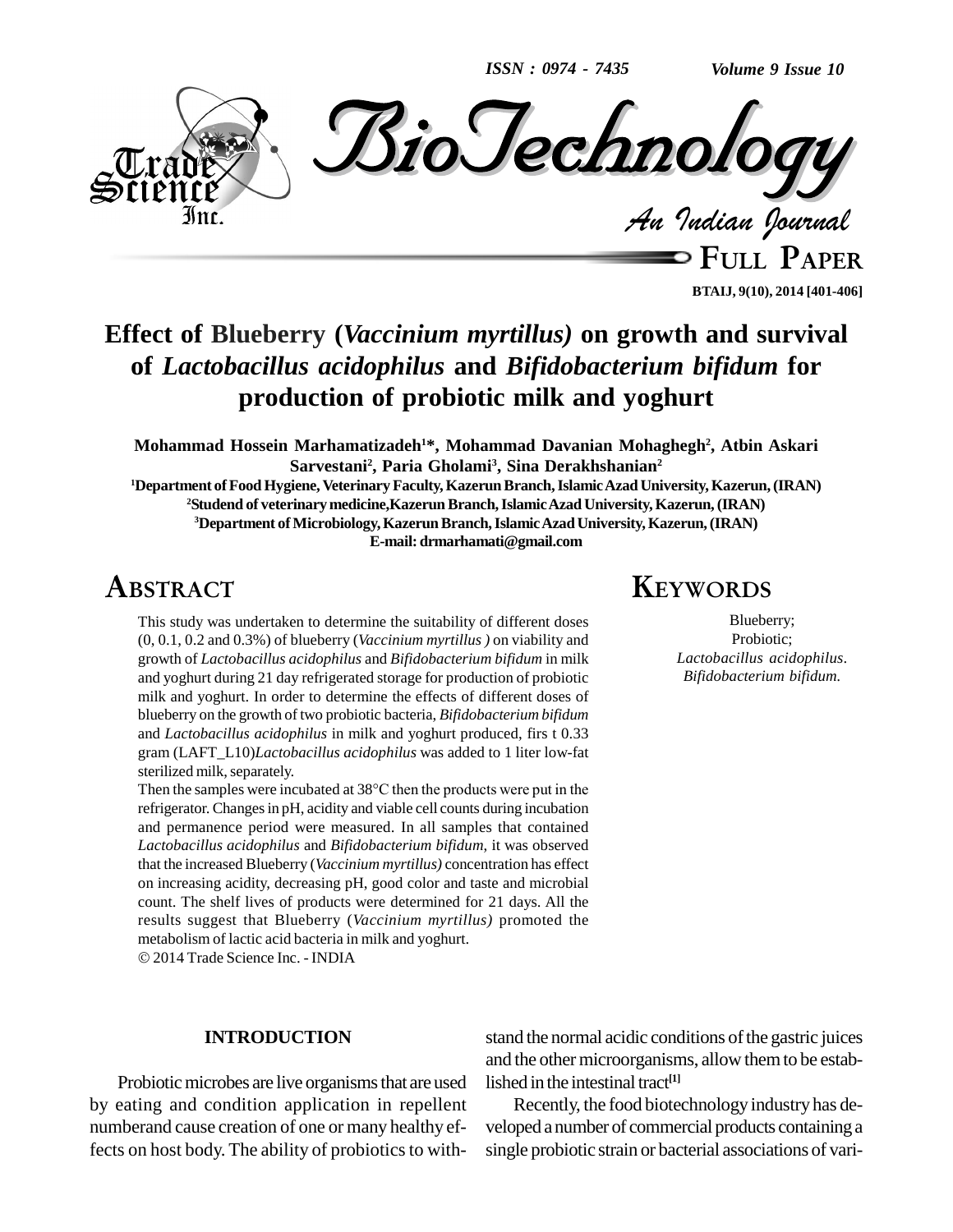lites have shown to play an important role in improving microbiological quality and shelf-life of many fermented food products. Dairy products have long been con sumed by consumers and provide a good example of bio-preservation **[2]**.

Today LAB is a focus of intensive international research for its pivotal role in most fermented foods.

Furthermore, LAB strains synthesize short chain fatty acids, vitamins, and exopolysaccharides (EPS) that are employed in the manufacturing of fermented milk to improve its texture and viscosity<sup>[3]</sup>.

Recentlydesign and product of probiotic

productions with basic plant are considered for both rule of health nature of these food material groups (protein, fiber, vitamin, solute) and variation creation in

product and consume **[4]**.

ous complexities.<br>
Also, Lactic Acid Bacteria (LAB) and its metabo-<br>
Ites have shown to play an important role in improving<br>
microbiological quality and shelf-life of many fermented<br>
from the same of products. Dairy produ traditional medicinal plants such as Blueberry (*Vaccinium myrtillus)* has been proved to provide important therapeutic values. The plant of Blueberry was ad<br>(*Vaccinium myrtillus*), with the common Persian names adding<br>of "Ghareghat, is found natively in Europe, northern 0.2, an (*Vaccinium myrtillus*), with the common Persian names Asia, Greenland, Western Canada, and the Western United States.and it isfound in north and north west parts of Iran.

*Vaccinium myrtillus* has been used for nearly 1,000 years in traditional European medicine. *Vaccinium myrtillus* fruits have been used in the traditional Austrian medicine internally (directly or as tea or liqueur) for treatment of disorders of the gastrointestinal tract and diabetes.

In Iranian traditional medicine, Bilberry leaf and fruit has been used for different conditions, including diabetes or high blood pressure.

activity of this plant. Blueberry (*Val*<br>is also very strong Antioxidant. The limited researches about therapeutic property of this plant are reported antibacterial and antifungal activity of this plant. Blueberry (*Vaccinium myrtillus*)

*An*of *Lactobacillus acidophilus* and *Bifidobacterium* In the present study, we investigate first, the ability *bifidum* to grow and survive in presence of Blueberry (*Vaccinium myrtillus)* during 21 day of refrigerated storage and evaluate the organoleptic properties of milk and yoghurt

*Indian Journal*

### **MATERIALSAND METHODS**

### **Materials**

These included Blueberry (*Vaccinium myrtillus)* low-fat milk and yoghurt from supermarket, lyophilized *Lactobacillus acidophilus(LAFT\_10)* and *Bifidobacterium bifidum* (CHR Hansen Company, Denmar), and MRS Agar and MRS Broth (Merck Company, Germany).

#### **METHODS**

### **Preparation of probiotic***Bifidobacterium Bifidum* **milk containing Blueberry (***Vaccinium myrtillus)* **powder**

In order to produce milk containing the probiotic bacterium *Bifidobacterium bifidum*, four containers each containing 1 liter of low-fat sterilized milk (1.5%) fat) were considered as our four groups. 0.33 gram of lyophilized of The starter (*Bifidobacterium bifidum*) was added directly to all the containers, followed by adding Blueberry powder of  $0$  (Control sample),  $0.1$ , 0.2, and 0.3% to all the containers, respectively and finally theywere placed in the incubator at 38 C. The acidity test was performed approximately every 2 hours until reaching  $42^{\circ}$  Dornic. The samples were then taken out of incubator and transferred to a refrigerator and stored at 2 C. The produced probioticmilk was evalu ated once every7 days bycounting themicrobes using direct counting method<sup>[9-11]</sup>.

### **Preparation of probiotic***Bifidobacterium bifidum* **yoghurt containing Blueberry (***Vaccinium myrtillus) powder* **at the second passage**

To produce *Biidobacterium bifidum* yoghurt in thisstage, after providing 4 containers, 1 liter of the low - fatsterilized probiotic milk (1.5 % fat) from the control group at first passage and the (1.5%) starter of low-fat yoghurt (1.5%) were added to each container. Different concentrations of Blueberry powder (0, 0.1, 0.2, and 0.3%) were added respectively to the containers and mixed properly so that Blueberry powder was uniformly dissolved. Afterwards, all the containers were placed in the incubator at 38 C.Ap proximately every 2 hours, the acidity and pH tests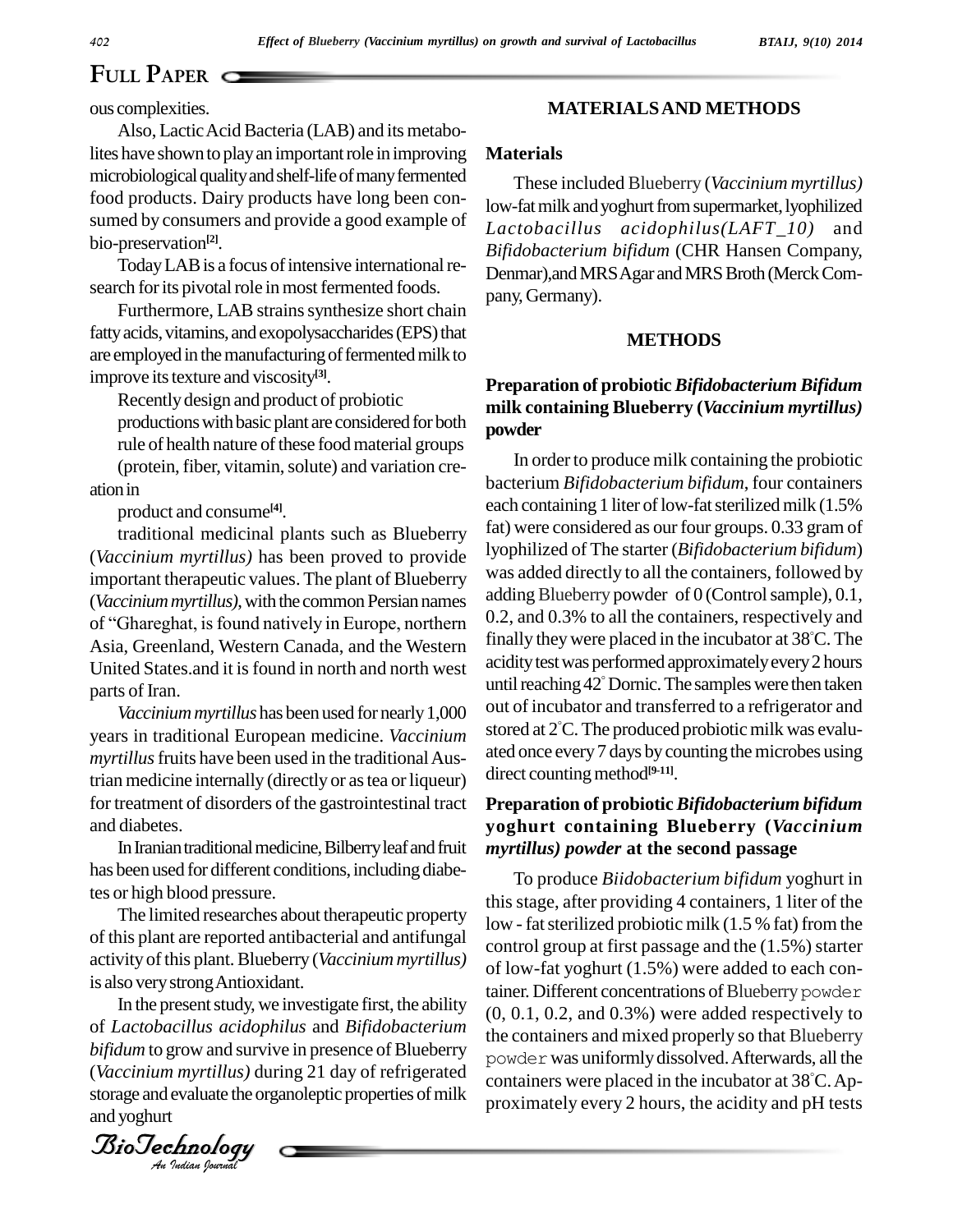### **RESULT**

were done until acidity reached 90 Dornic. Then, the samples were taken out of the incubator and transferred to a refrigerator and stored at 2 C. The pro duced probiotic Blueberry yoghurt was evaluated every7 days bycounting themicrobes using direct counting method

°

### **Preparation of probiotic** *Lactobacillus acidophilus* **milk containing containing Blueberry (***Vaccinium myrtillus)* **powder at first passage**

All the same procedures were followed as mentioned above with the difference of using *Lactobacillus acidophilus*instead of *Bifidobacterium bifidum.*

### **Preparation of probiotic** *Lactobacillus acidophilus* **yoghurt containing containing Blueberry (***Vaccinium myrtillus)* **powder at second passage**

All the same procedures were followed as mentioned above with the difference of using *Lactobacillus acidophilus*instead of *Bifidobacterium bifidum.*

Having produced the above-mentioned products, we stored 1000 gram of each product in a disposable container placed in a refrigerator for 21 days. During this period, each sample was tested in days 1, 7, 14, and 21 for acidity, pH, and sensory properties.

TABLE 1 and TABLE 2 show the acidity degrees ofBlueberrymilk and yoghurt in *Lactobacillus acido philus* and *Bifidobacterium bifidum* samples during storage time in the refrigerator. The results of these tables show the positive correlation between increased acidity value and increased Blueberry concentration which the samples containing 0.3% Blueberry powder in milk and yoghurt had high acidity value than the other sample.

TABLE 3 and TABLE 4 show the growth rates of microbesinBlueberrymilk and yoghurt in *Lactobacillus acidophilus* and *Bifidobacterium bifidum* samples at storage time. The results show that the growth rate of bacteria wasincreased byincreasing the concentration of Blueberry powder and reached the desired acidity at shorter period.

TABLE 6 and 7 shows the microbial growth on MRS-A cultivation environment of *Lactobacillus aci dophilus* Blueberry milk and yoghurt at refrigerator during 21 day of storage. The samples containing 0.3% Blueberry powder possessed the highest count of bacteria.

TABLE 1 : The acidity level based on Dornic degree in the Blueberry Lactobacillus acidophilus and Bifidobacterium *bifidum* **milk within 21-day storage in the refrigerator**

| <b>Blueberry Lacto</b> | 2 day         | 7 day         | 14 day        | 21 day         | <b>Blueberry Bifido</b> | 2 day          | 7 day                  | 14 dav        | 21 day        |
|------------------------|---------------|---------------|---------------|----------------|-------------------------|----------------|------------------------|---------------|---------------|
| %0                     | $41^{\circ}D$ | $44^{\circ}D$ | $49^{\circ}D$ | $45^{\circ}D$  | %0                      | $42^{\circ}D$  | $45^{\circ}D$          | $51^{\circ}D$ | $47^{\circ}D$ |
| %0/1                   | $43^{\circ}D$ | $46^{\circ}D$ | $52^{\circ}D$ | $48^{\circ}D$  | %0/1                    | $44^{\circ}$ D | $48^{\circ}D$          | $54^{\circ}D$ | $51^{\circ}D$ |
| %0/2                   | $44^{\circ}D$ | $49^{\circ}D$ | $55^{\circ}D$ | $50^{\circ}$ D | %0/2                    | $45^{\circ}D$  | $51^{\circ}D$          | $60^{\circ}D$ | $58^{\circ}D$ |
| %0/3                   | $45^{\circ}D$ | $50^{\circ}D$ | $65^{\circ}D$ | $58^{\circ}D$  | %0/3                    | $46^{\circ}D$  | $53^{\rm o}\mathrm{D}$ | $68^{\circ}D$ | $64^{\circ}D$ |

| TABLE 2 : The acidity level based on Dornic degree in the Blueberry Lactobacillus acidophilus and Bifidobacterium |  |
|-------------------------------------------------------------------------------------------------------------------|--|
| bifidum yoghurt within 21-day storage in the refrigerator                                                         |  |

| <b>Blueberry Lacto</b> | 2 day          | 7 day         | 14 day         | 21 day        | <b>Blueberry Bifido</b> | 2 day          | 7 dav          | 14 day         | 21 day             |
|------------------------|----------------|---------------|----------------|---------------|-------------------------|----------------|----------------|----------------|--------------------|
| %0                     | $71^{\rm o}$ D | $80^{\circ}D$ | $85^{\circ}D$  | $74^{\circ}D$ | %0                      | $71^{\rm o}$ D | $78^{\circ}$ D | $80^{\circ}D$  | $73^{\circ}D$      |
| %0/1                   | $75^{\circ}$ D | $90^{\circ}D$ | $96^{\circ}D$  | $80^{\circ}D$ | %0/1                    | $76^{\circ}D$  | $81^{\circ}D$  | $91^{\circ}D$  | $77^{\rm o} \rm D$ |
| %0/2                   | $82^{\circ}D$  | $93^{\circ}D$ | $100^{\circ}D$ | $85^{\circ}D$ | %0/2                    | $78^{\circ}D$  | $83^{\circ}D$  | $98^{\circ}D$  | $80^{\circ}D$      |
| %0/3                   | $90^{\circ}D$  | $95^{\circ}D$ | $106^{\circ}D$ | $92^{\circ}D$ | %0/3                    | $80^{\circ}D$  | $87^{\circ}D$  | $101^{\circ}D$ | $83^{\circ}D$      |

| <b>Blueberry Lacto</b> | 2 day          | 7 day                                                                  |  | 14 day 21 day Blueberry Bifido | 2 day              | 7 day | $14 \text{ day}$ $21 \text{ day}$                                     |  |
|------------------------|----------------|------------------------------------------------------------------------|--|--------------------------------|--------------------|-------|-----------------------------------------------------------------------|--|
| %0                     | $35\times10^9$ | $45\times10^{9}$ $5\times10^{10}$ $475\times10^{8}$                    |  | %0                             | $4 \times 10^{10}$ |       | $5 \times 10^{10}$ $65 \times 10^{9}$ $6 \times 10^{10}$              |  |
| %0/1                   |                | $475\times10^{8}$ $575\times10^{8}$ $65\times10^{9}$ $6\times10^{10}$  |  | %0/1                           |                    |       | $575 \times 10^8$ $65 \times 10^9$ $825 \times 10^8$ $75 \times 10^9$ |  |
| %0/2                   |                | $55 \times 10^9$ $625 \times 10^8$ $725 \times 10^8$ $675 \times 10^8$ |  | %0/2                           |                    |       | $625\times10^8$ $75\times10^9$ $925\times10^8$ $825\times10^8$        |  |
| %0/3                   |                | $625\times10^{8}$ $7\times10^{10}$ $825\times10^{8}$ $775\times10^{8}$ |  | %0/3                           | $7\times10^{10}$   |       | $825\times10^{8}$ $10\times10^{10}$ $95\times10^{9}$                  |  |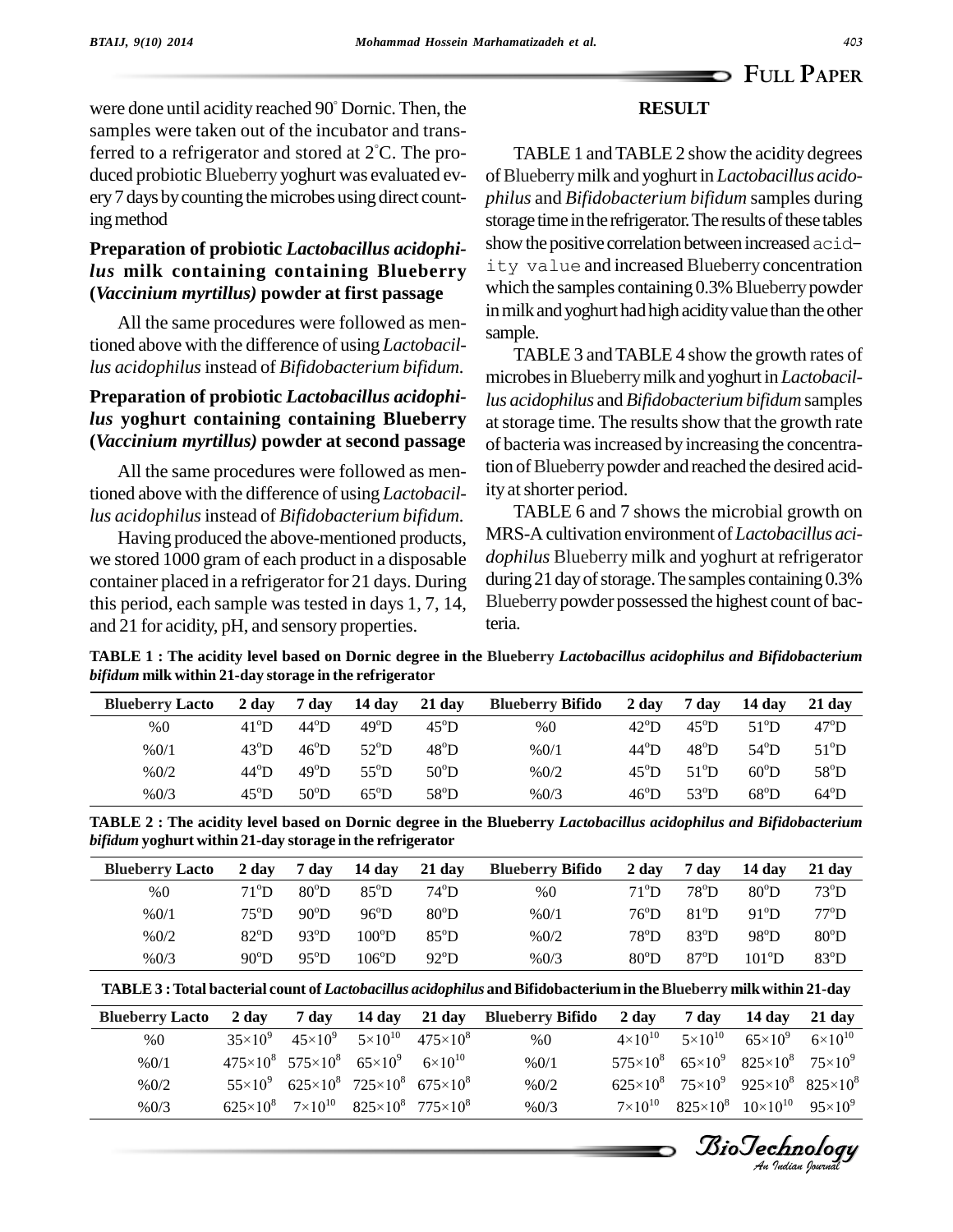**TABLE4 :Total bacterial count of** *Lactobacillus acidophilus and Bifidobacterium bifidum* **in theBlueberry yoghurt within 21-day**

| Blueberry Lacto 2 day |  |                                                                         | 7 day 14 day 21 day Blueberry Bifido 2 day 7 day 14 day 21 day |  |                                                                              |  |
|-----------------------|--|-------------------------------------------------------------------------|----------------------------------------------------------------|--|------------------------------------------------------------------------------|--|
| %0                    |  | $5 \times 10^{10}$ $575 \times 10^8$ $75 \times 10^9$ $525 \times 10^8$ | %0                                                             |  | $425\times10^{8}$ $475\times10^{8}$ $7\times10^{10}$ $45\times10^{9}$        |  |
| %0/1                  |  | $625\times10^{8}$ $675\times10^{8}$ $9\times10^{10}$ $65\times10^{9}$   | %0/1                                                           |  | $525\times10^{8}$ 675×10 <sup>8</sup> 825×10 <sup>8</sup> 6×10 <sup>10</sup> |  |
| %0/2                  |  | $7\times10^{10}$ $775\times10^{8}$ $1020\times10^{9}$ $725\times10^{8}$ | %0/2                                                           |  | $6 \times 10^{10}$ $75 \times 10^{9}$ $95 \times 10^{9}$ $65 \times 10^{9}$  |  |
| %0/3                  |  | $75\times10^{9}$ $875\times10^{8}$ $1120\times10^{9}$ $775\times10^{8}$ | % 0/3                                                          |  | $65\times10^{9}$ $8\times10^{10}$ $1070\times10^{8}$ $7\times10^{10}$        |  |

**TABLE 5 : The acidity level based on Dornic degree in the Blueberry** *Lactobacillus acidophilus* **and** *Bifidobacterium bifidum* **yoghurt in productiom day**

| h Lacto | 0 h           | 2 h           | 4 h           | 6 h           | 8 h           | h Bifido | 0 <sub>h</sub> | 2 <sub>h</sub> | 4 h           | 6 h           | 8 h           |
|---------|---------------|---------------|---------------|---------------|---------------|----------|----------------|----------------|---------------|---------------|---------------|
| %0      | $20^{\circ}D$ | $21^{\circ}D$ | $40^{\circ}D$ | $59^{\circ}D$ | $72^{\circ}D$ | %0       | $20^{\circ}D$  | $22^{\circ}D$  | $39^{\circ}D$ | $64^{\circ}D$ | $72^{\circ}D$ |
| %0/1    | $21^{\circ}D$ | $28^{\circ}D$ | $57^{\circ}D$ | $70^{\circ}D$ |               | %0/1     | $21^{\circ}D$  | $27^{\circ}D$  | $55^{\circ}D$ | $68^{\circ}D$ | $72^{\circ}D$ |
| %0/2    | $21^{\circ}D$ | $29^{\circ}D$ | $60^{\circ}D$ | $72^{\circ}D$ |               | %0/2     | $22^{\circ}D$  | $29^{\circ}D$  | $56^{\circ}D$ | $70^{\circ}D$ |               |
| %0/3    | $22^{\circ}D$ | $30^{\circ}D$ | $62^{\circ}D$ | $72^{\circ}D$ |               | %0/3     | $22^{\circ}D$  | $30^{\circ}D$  | $58^{\circ}D$ | $71^{\circ}D$ |               |

The microbial growth on MRS-A cultivation envi-<br>
Tonment of *Bifldobacterium bifidum* Blueberry milk<br>
Ind yoghurt at refrigerator during 21 days was poor<br>
Dra MRS-Broth. The microbial growth of<br>
Bifldobacterium bifidum na ronment of *Bifidobacterium bifidum* Blueberrymilk and yoghurt at refrigerator during 21 days was poor because *Bifidobacterium bifidum* has good growth on MRS Broth. The microbial growth of *Bifidobacterium bifidum* on MRS Broth was high. It was observed that*Bifidobacterium bifidum* has high inhibitory activity in MRS Agar during 21 days of stor-

**TABLE6:The microbial growth onMRS-Acultivation envi ronment of** *Lactobacillus acidophilus* **in Blueberry milk at refrigerator during21 daysinsolubility**

| <b>Dill Lacto</b> | 2 day               | 7 day               | 14 day              | 21 day              |
|-------------------|---------------------|---------------------|---------------------|---------------------|
| %0                | $275 \times 10^{9}$ | $325 \times 10^{9}$ | $425 \times 10^{9}$ | $375 \times 10^{9}$ |
| %0/1              | $315 \times 10^{9}$ | $40\times10^{10}$   | $60\times10^{10}$   | $525 \times 10^{9}$ |
| %0/2              | $375 \times 10^{9}$ | $47\times10^{10}$   | $95\times10^{10}$   | $813\times10^{9}$   |
| %0/3              | $40\times10^{10}$   | $50\times10^{10}$   | $133\times10^{10}$  | $120\times10^{10}$  |

TABLE 7: The microbial growth on Broth cultivation environment of Bifidobacterium bifidum in Blueberry milk at **refrigerator during21 daysinsolubility**

|         | $10^{-2}$ |  |                                                   |  |  | 10 <sup>3</sup> |                 | 10 <sup>5</sup><br>$10^{-4}$ |  |  |  |  |        | $10^{0}$                 |          |  |  |  |        |
|---------|-----------|--|---------------------------------------------------|--|--|-----------------|-----------------|------------------------------|--|--|--|--|--------|--------------------------|----------|--|--|--|--------|
| dav     |           |  | 2 7 14 21 2 7 14 21 2 7 14 21 2 7 14 21 2 7 14 21 |  |  |                 |                 |                              |  |  |  |  |        |                          |          |  |  |  |        |
| 0%      |           |  | + + + + + +                                       |  |  | $+$             | + + + + + -     |                              |  |  |  |  | $\sim$ | $\overline{\phantom{0}}$ |          |  |  |  | $\sim$ |
| %0/1    |           |  | $+$ $+$ $+$                                       |  |  | $+$ $+$ $+$     | + + + + + + + + |                              |  |  |  |  |        |                          | .        |  |  |  |        |
| %0/2    |           |  | + + + + + + + + + + + + + + +                     |  |  |                 |                 |                              |  |  |  |  |        |                          | $+$ $ -$ |  |  |  | $\sim$ |
| % $0/3$ |           |  | + + + + + + + + + + + + + + + + + + + +           |  |  |                 |                 |                              |  |  |  |  |        |                          |          |  |  |  |        |

**TABLE 8 : The microbial growth on MRS-A cultivation environment of** *Lactobacillus acidophilus* **in Blueberry yoghurt at refrigerator during21 daysinsolubility**

| <b>Blueberry Lacto</b> | 2 day             | 7 day 14 day |                                                                             | 21 day |
|------------------------|-------------------|--------------|-----------------------------------------------------------------------------|--------|
| %0                     | $30\times10^{10}$ |              | $325\times10^{9}$ $65\times10^{10}$ $50\times10^{10}$                       |        |
| %0/1                   |                   |              | $38\times10^{10}$ $45\times10^{10}$ $875\times10^{9}$ $675\times10^{9}$     |        |
| %0/2                   |                   |              | $625\times10^{9}$ $775\times10^{9}$ $117\times10^{10}$ $725\times10^{9}$    |        |
| %0/3                   |                   |              | $100\times10^{10}$ $145\times10^{10}$ $1725\times10^{9}$ $1125\times10^{9}$ |        |

for this intestinal bacterium that was kept viable up to decree age. These results showed that Blueberry was suitable *Bifidobacterium bifidum* was capable of growingwell on Blueberry milk and yoghurt without nutrient supplementation.

*Indian Journal*

#### **DISCUSSION**

10 (*Vaccinium myrtillus)* on the growth and viability of 9 the bacteria *Bifidobacterium bifidum* and*Lactoba-* 9 *cillus acidophilus*in probiotic milk and yoghurt were  $\frac{9}{2}$  investigated. The acidity, pH and survival of the bactethe end of fermentation (21days). All tested degrees for milk and 90°Dornic degree for yoghurt in In the present study, the effects of Blueberry ria in Blueberry probiotic milk and yoghurt were evaluinvestigated. The acidity, pH and survival of the bacte-<br>ria in Blueberry probiotic milk and yoghurt were evalu-<br>ated at 2 hours intervals till reaching 42°Dornic acidity ria in Blueberry probiotic milk and yoghurt were evaluated at 2 hours intervals till reaching 42°Dornic acidity<br>degrees for milk and 90°Dornic degree for yoghurt in the incubator at <sup>38</sup>°C.At the first hours of production, the *Lactobacillus acidophilus* milk containing 0.3% and 0.2 Blueberry powder reached the acidity of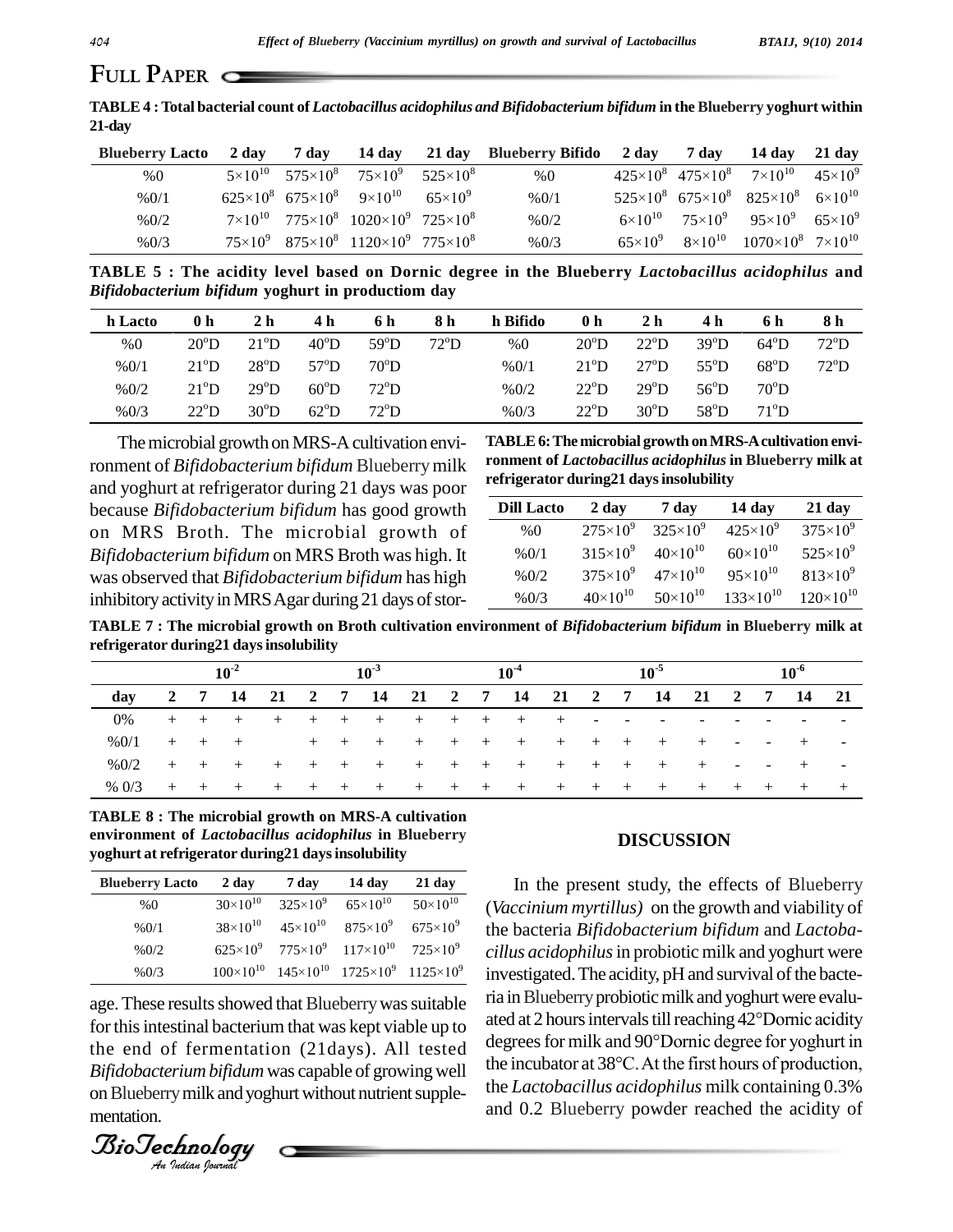|         | $10^{-2}$ |  |               | $10^{-3}$ |  |  |                                                   | $10^{-4}$ |  |  |                 | 10 <sup>5</sup> |            |                          |                          | $10^{-6}$ |                          |        |  |
|---------|-----------|--|---------------|-----------|--|--|---------------------------------------------------|-----------|--|--|-----------------|-----------------|------------|--------------------------|--------------------------|-----------|--------------------------|--------|--|
| day     |           |  |               |           |  |  | 2 7 14 21 2 7 14 21 2 7 14 21 2 7 14 21 2 7 14 21 |           |  |  |                 |                 |            |                          |                          |           |                          |        |  |
| 0%      |           |  |               |           |  |  | + + + + + + + + + + + + - -                       |           |  |  |                 |                 |            | $\sim$ $-$               | $\overline{\phantom{a}}$ |           |                          |        |  |
| %0/1    |           |  |               |           |  |  | + + + + + + + + + + + +                           |           |  |  |                 | <b>Service</b>  | $\sim$ $-$ | $\overline{\phantom{a}}$ | $\overline{\phantom{0}}$ |           |                          |        |  |
| %0/2    |           |  |               |           |  |  | + + + + + + + + + + + + + + +                     |           |  |  |                 |                 |            |                          | $+$                      | $\sim$    | $\overline{\phantom{0}}$ | $\sim$ |  |
| % $0/3$ |           |  | + + + + + + + |           |  |  |                                                   |           |  |  | + + + + + + + + |                 |            |                          | $+$ $+$ $+$ $+$          |           |                          |        |  |

TABLE 9: The microbial growth on Broth cultivation environment of Bifidobacterium bifidum in Blueberry yoghurt at **refrigerator during21 daysinsolubility**

42° Dornic earliest, followed by 0.5, and 0% milk. Once correl they reached this acidity level, they were transferred to the refr a refrigerator at 2 C. The storage time in the refrigerator was determined to be 21 days.In direct microbial counting in first day, the highest counts were sequentially in the samples with  $0.10.2$ ,  $& 0.3\%$  and the controls, indicating the positive correlation between in creased bacterial growth and increased Blueberry concentration. Upon evaluation of the cultured samples on MRS agar media, the same correlation was revealed. The *Lactobacillus acidophilus* yoghurt with 0.3% Blue- the berry powder reached the acidity of 90 Dornic earli est, followed by the samples with 0.2,  $&0.1\%$  and the control, Once they reached this acidity level, they were ghurt transferred to a refrigerator at  $2^{\circ}$ C. The storage time in and inc the refrigerator wasfound to be 21days.Although the basic feature of the probiotic products consumption is their medicinal effects (bio value), their associated sensory properties are also important. In other words, sensory properties rather than medicinal effects play the most important role in their daily consumptions. Among the probiotic products, fermented ones especially the probiotic yoghurt is popular worldwide forits unique sensory properties.

The sensory evaluation was performed by 50 participantsfor the probiotic *Lactobacillus acidophilus* yoghurt with varying concentrations of Blueberry after seven days.Therewere significant differences between the samples and it was shown that the  $0.1\%$  of Blueberry has the best favorable taste, color, scent and thickness.<br>In direct microbial counting in the first day, the high-

est counts were sequentially in the samples with 0.2% and 0.3 % Blueberry and the results indicated positive correlation between increased bacterial growth and in-creased Blueberry concentration. Upon evaluation of the cultured samples on MRSAgar media, the same

correlation was revealed<sup>[7]</sup>. During the storage time in the refrigerator which was 21 days the acidity level of the controlsample with *Lactobacillus acidophilus and Bifidobacterium bifidum* were lower than other andacidity level of 0.3 % Blueberry with *Lactobacillusacidophilus and Bifidobacterium bifidum* were higher than other. The minimum required level of probiotic bacteria to be useful for the consum *Bifidobacterium bifidum*, in probiotic products, it was demonstrated that the shelf life for the acidity reaching the desired level during incubation decreases for the milk with both bacteria and combined soya and malt, compared to the milk with only soya. As for the yo ghurt with both bacteria, the same results were yielded and incubation time for the yoghurt with malt and soya was decreased.

The effect of honey on the growth of the above mentioned bacteria introduced simultaneously into dairy products and drinks wasinvestigated and the results indicated that yoghurt with only

*Lactobacillusacidophilus* tasted sourer than the yoghurt with both bacteria. The products containing *Bifidobacteriumbifidum*, compared to those with *Lactobacillusacidophilus*, were with slower growth rate and also tasted less sour and were of longer permanence. They were not of favorable taste when honey concentration increased and the control was of the best taste among all the samples **[13]**.

increased cinnamon concentration promoted the growth In another study addressing the effect of cinnamon on the bacterial growth, it was demonstrated that the of the bacteria in probiotic milk and yoghurt<sup>[14]</sup>.

that Blueberry was a suitable support for these intesti-The results of the experiments in this work showed nal bacteria that were kept viable up to the end of fer mentation (21days).All tested*Bifidobacteriumbifidum* and*Lactobacillus acidophilus*were capable of growing

*Indian Journal*